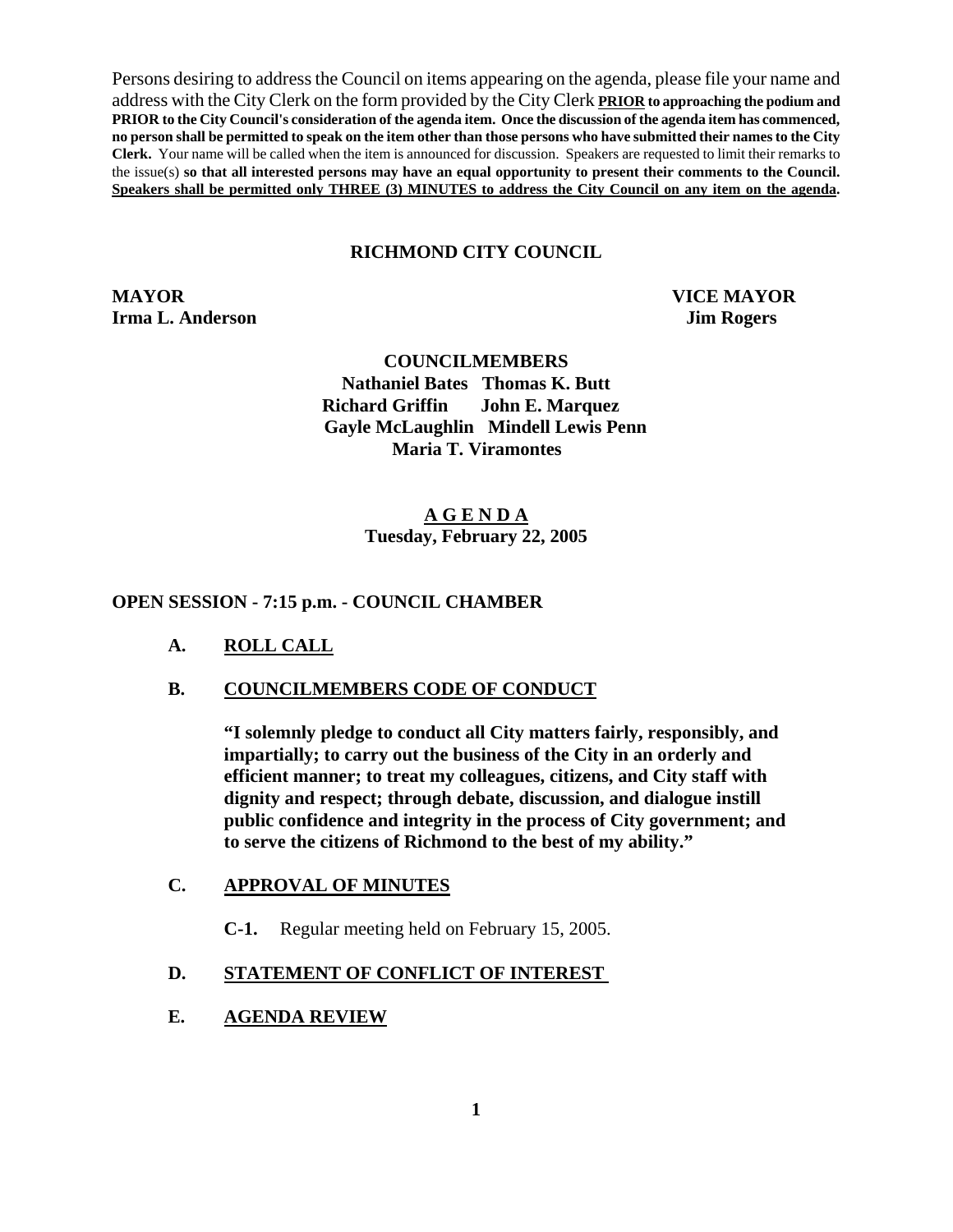# **F. REPORT FROM CITY ATTORNEY OF FINAL DECISIONS MADE AND NON-CONFIDENTIAL DISCUSSIONS HELD DURING EXECUTIVE SESSION**

## **G. PRESENTATIONS, PROCLAMATIONS, AND COMMENDATIONS**

## **H. REPORTS OF STANDING COMMITTEES**

- **H-1.** Public Safety and Public Services Standing Committee.
- **H-2.** Finance, Administrative Services, and Economic Development Standing Committee.
- **H-3.** Rules and Procedures Standing Committee.
- **H-4.** Report from the Mayor.

## **I. CONSENT CALENDAR**

**Consent Calendar items are considered routine and will be enacted, approved or adopted by one motion unless a request for removal for discussion or explanation is received from the audience or Council.** 

- **I-1. AUTHORIZE** appropriation of funds and expenditure of funds for the acquisition of auto extrication equipment in the amount of \$40,970 from L.N. Curtis and Sons. **Funding is available from a grant awarded to the City by the Fireman's Fund Insurance Company** – Fire Department (Captain Terry R. Harris 307-8031).
- **I-2. AUTHORIZE** amending the Southside Community Park Contract with Cleary Brothers Landscape to construct Phase I of the Richmond Scenic Pedestrian Overlooks in Point Richmond. Total amount of the amendment will not exceed \$77,912 – Public Services (Rich Davidson 307-8091).
- **I-3. REQUEST TO CONTINUE TO MARCH 1, 2005** an agreement with DP Security to provide guard patrol security service at Point Molate. Total amount of agreement will not exceed \$225,000 (This item will be placed on the agenda for the March 1, 2005, Executive Session and as an action item under the Open Session) – Public Services (Rich McCoy 620-6512).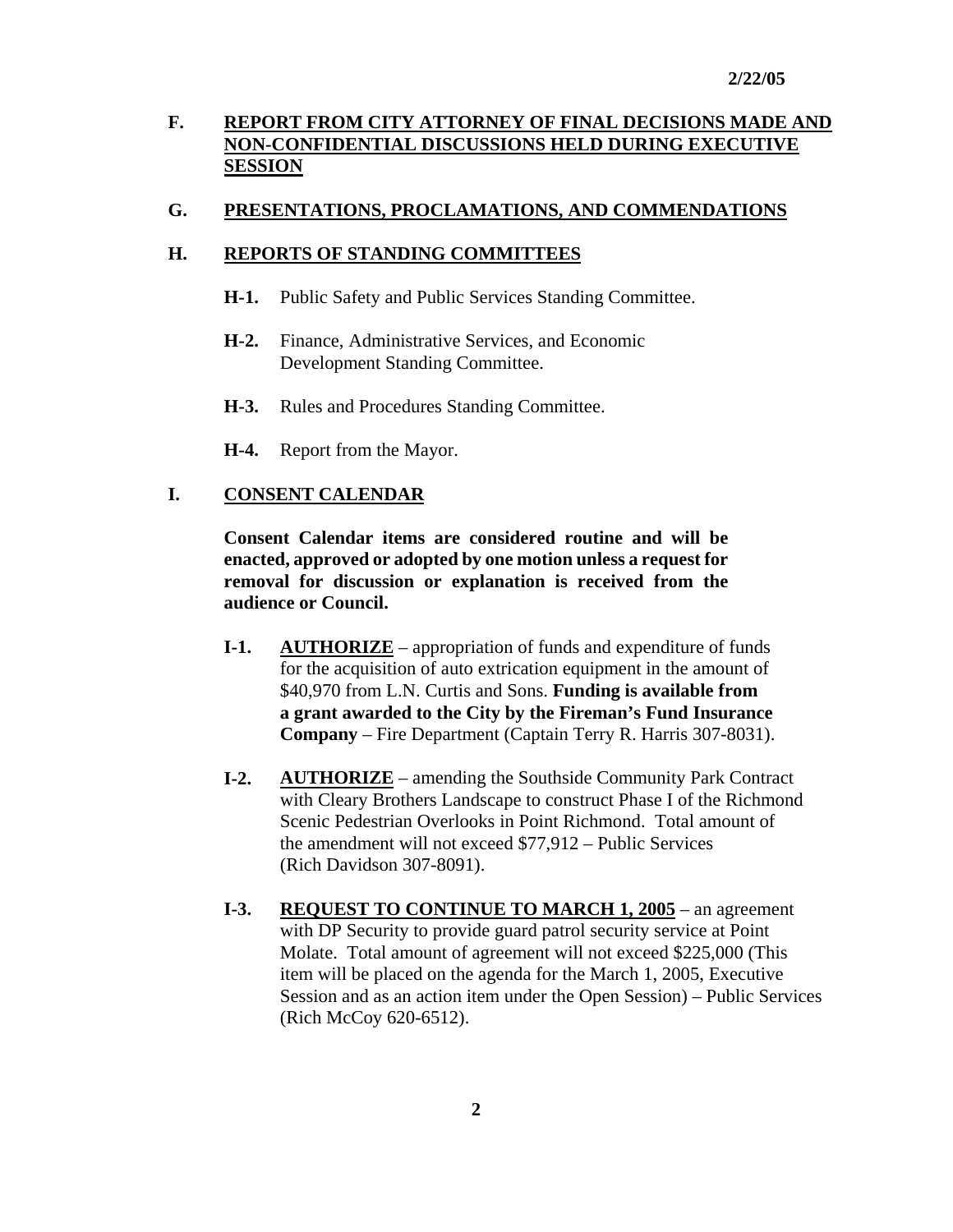- **I-4.** RESOLUTION levying special assessment for unpaid waste collection service (garbage liens) on certain lands situated in the City of Richmond – Finance Department (Lester Dun 620-6734).
- **I-5. RESOLUTION** renewing standing orders for library materials purchased from various vendors, including, but not limited to: 3-M; AEC Publishing; All Data; Amazon.com; Applied Microfilm; Baker and Taylor Books, BarnesandNoble.com; Books on Wings; Wholesalers, Inc.; Brodart, Inc.; EBSCO; Follett Media Distribution; Gale Publishing; Ingram Library Services; Inland Business Systems; Landmark Audio Books; Lectorum, Inc.; MediaLab AquaBrowser; Milligan's News Service; Midwest Tape, Inc.; North Bay Cooperative Library System; Pitney Bowes; ProQuest; Quality Books, Inc.; Recorded Books; Stringer Business Systems; Valley Bindery; World Book; and Xerox Corporation in an amount not to exceed \$140,000 per year for fiscal years 2004/2005 and 2005/2006 – Library (Monique LeConge 620-6555).
- **I-6. ORDINANCE** establishing wages, salaries, and compensation for the classification of **Graffiti Abatement Specialist** and amending Full- Time General Employees Ordinance No. 33-01 N.S. – **Second Reading** – Human Resources (Marinett J. Briellard 621-1218).
- **I-7. DENY** claims against the City of Richmond by: (1) Rona Space and (2) Travis L. Harmon, represented by Residence Mutual Insurance Company – Risk Management (Elizabeth Miller 620-6710).

## **J. OPEN FORUM FOR PUBLIC COMMENT**

Anyone wishing to address the City Council must submit a request to the City Clerk prior to commencement of the item. **Each speaker will be limited to a Maximum of Two (2) Minutes. The Maximum Number of Requests will be limited to Fifteen (15), and the total amount of time for Open Forum will be Thirty (30) Minutes.** 

## **K. PUBLIC HEARINGS**

**L. AGREEMENTS**